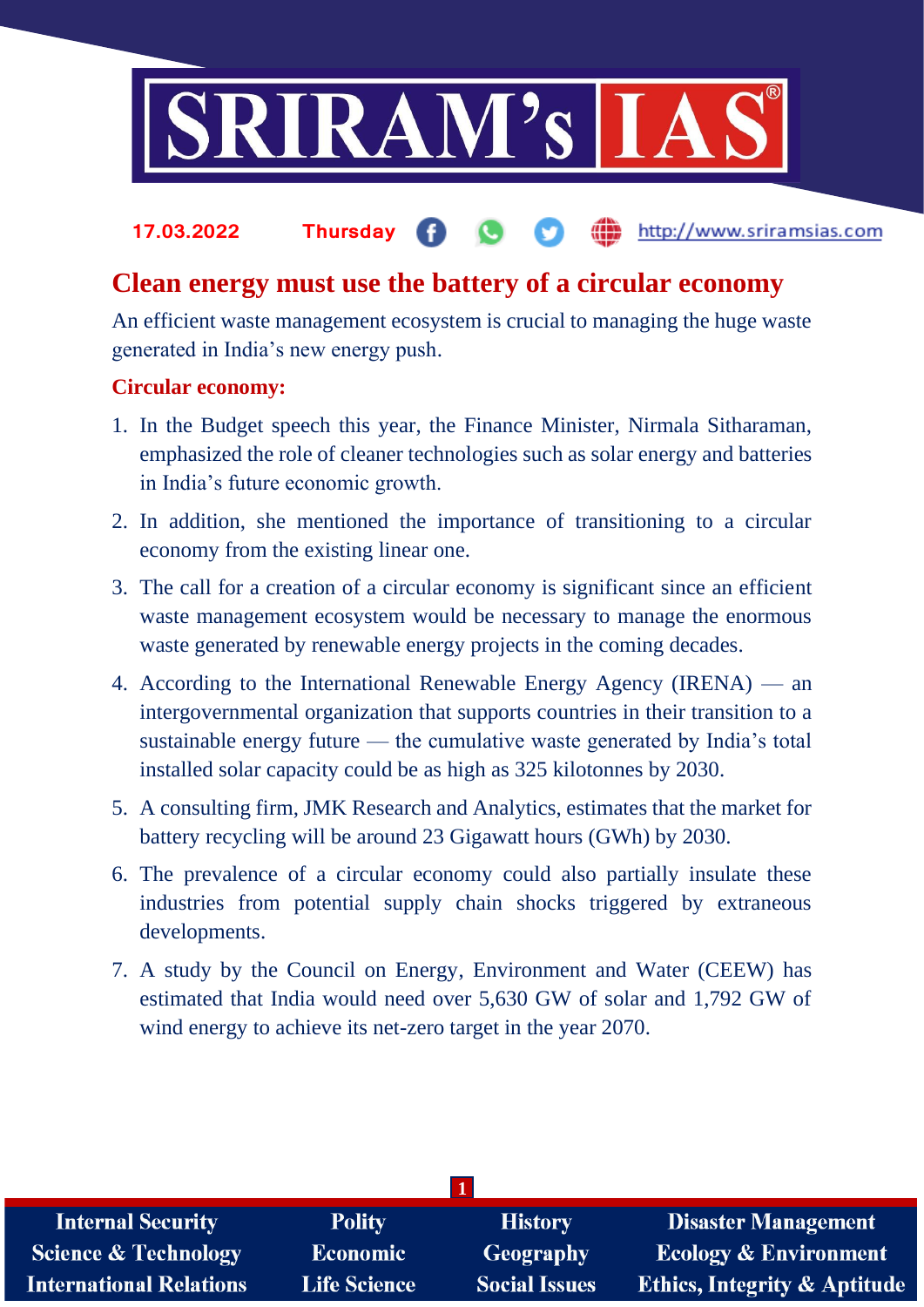



**Preparation for recycling** 

**Recycling & disposal of** harmful wastes

> **Possible further** utilisation

> > $\overline{2}$

Disposal

Source:German Advisory Council on the **Environment (SRU) 2020** 

**Internal Security Science & Technology International Relations** 

Polity **Economic Life Science** 

**History Geography Social Issues** 

**Disaster Management Ecology & Environment Ethics, Integrity & Aptitude**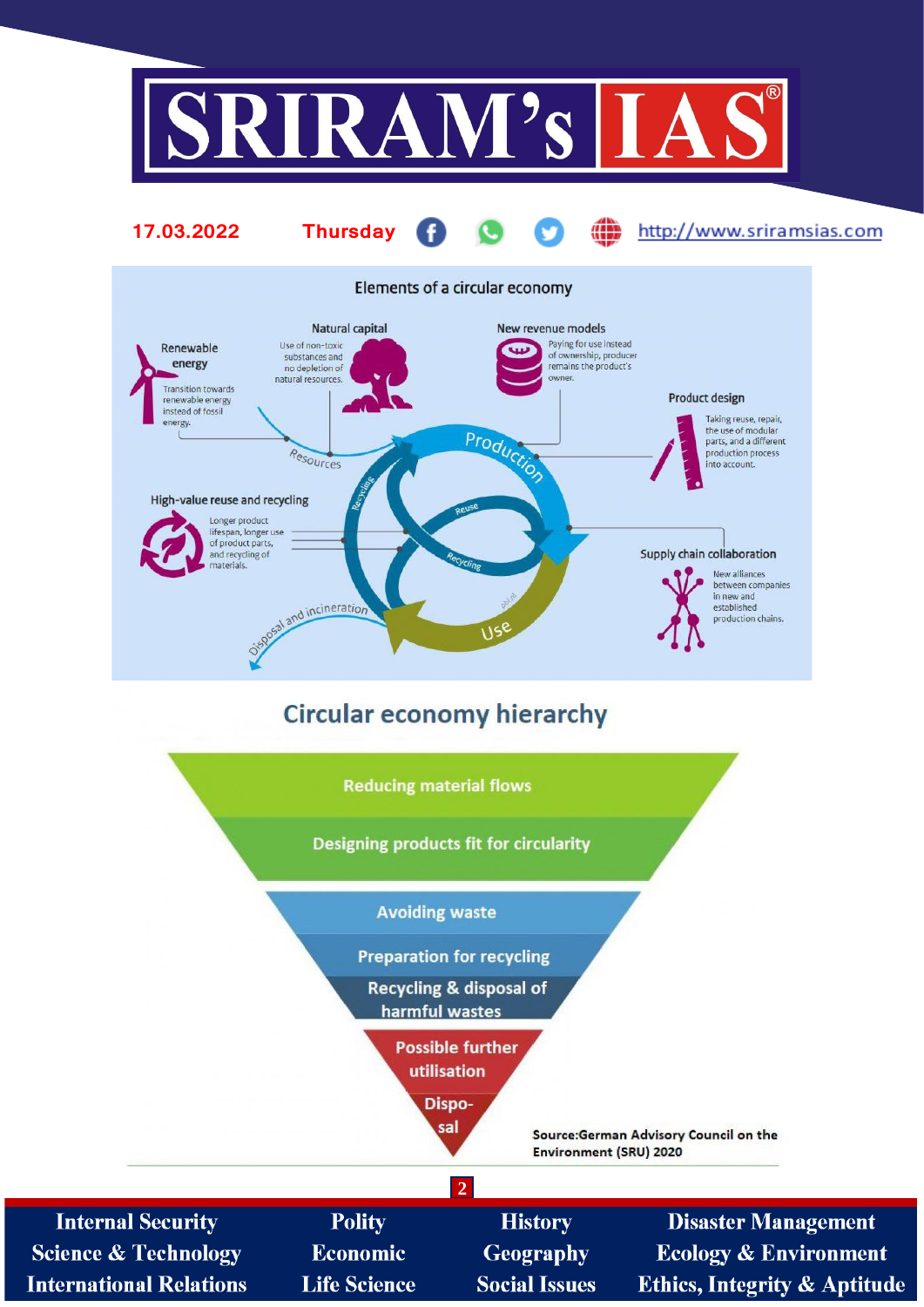

### **fin** http://www.sriramsias.com **17.03.2022 Thursday**

## **Renewables waste management and recycling ecosystem**

A robust renewables waste management and recycling ecosystem could help people and India reduce environmental harm, provide energy security, and also create new jobs. So, here are six steps to nurture a circular economy in the Indian renewable energy industry.

- 1. **A clear framework:** First, policymakers should revise existing electronic waste management rules to bring various clean energy components under their ambit.
	- These rules are based on extended producer responsibility that identifies component producers as responsible entities to manage their waste products.
	- The Indian renewable energy industry has a complex structure that comprises various manufacturers, assemblers, importers and distributors.
	- Hence, the revised regulations should clearly define the responsibilities of various stakeholders involved in the renewable energy value chain and provide annual targets for the collection and recycling of waste.
- 2. **Second, the dumping and burning of different components should be banned.**
	- Currently, in the absence of any regulation, landfilling is the cheapest and most common practice to manage renewable energy waste.
	- However, it is not environmentally sustainable. All clean energy technologies thrive on metals and non-metals with different levels of toxicity. If the waste equipment is dumped in the open, then these elements could leach into the environment and enter the food chain.
	- Studies show that the leaching of heavy metals such as lead and cadmium from solar photovoltaic modules could increase by 90% and 40%, respectively, under acidic conditions.
	- Further, burning the polymeric encapsulant layer in solar photovoltaic modules releases toxic gasses such as sulfur dioxide and some volatile organic compounds.

| 3.                              |                     |                      |                                         |  |  |  |
|---------------------------------|---------------------|----------------------|-----------------------------------------|--|--|--|
| <b>Internal Security</b>        | <b>Polity</b>       | <b>History</b>       | Disaster Management                     |  |  |  |
| <b>Science &amp; Technology</b> | <b>Economic</b>     | Geography            | <b>Ecology &amp; Environment</b>        |  |  |  |
| <b>International Relations</b>  | <b>Life Science</b> | <b>Social Issues</b> | <b>Ethics, Integrity &amp; Aptitude</b> |  |  |  |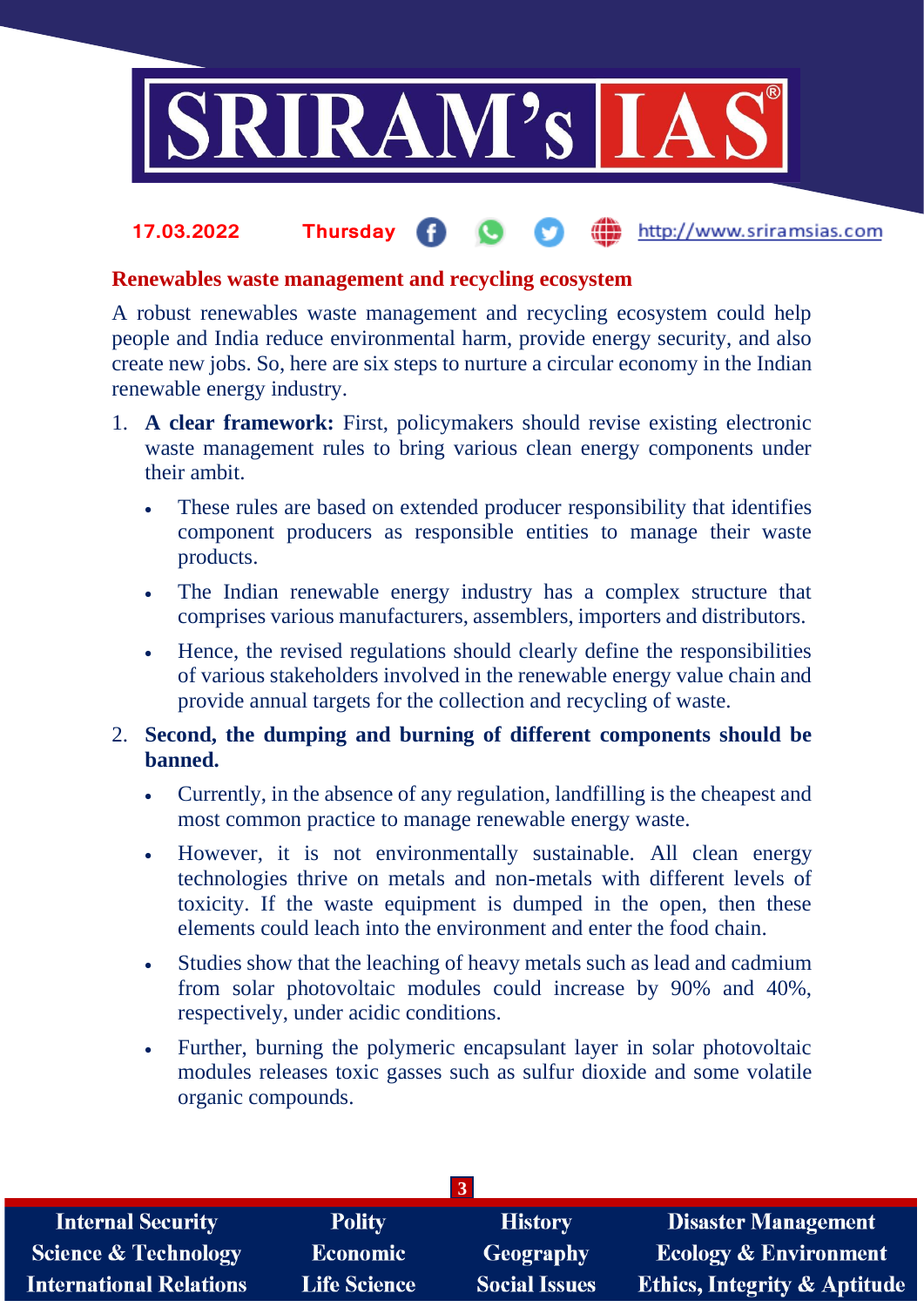

- the http://www.sriramsias.com **17.03.2022 Thursday**
- **3. R&D is essential:** Third, the renewable energy industry should invest in the research and development of recycling technologies.
	- Recycling is a multistep process that includes dismantling, disassembly, and extraction. Dismantling is largely a manual process that is sometimes automated. Disassembly can be done mechanically, thermally or chemically.
	- Besides these traditional methods, investments in research and development could help discover new ways of recycling that result in higher efficiency and a less environmentally damaging footprint.
	- Industries should also explore technology transfers with global recycling firms for establishing domestic waste recycling facilities.
	- For instance, efficient metal recovery from waste provides a resilient supply of raw material for the renewable energy manufacturing industry.
- **4. Focus on finance, quality:** Fourth, there has to be a creation of innovative financing routes for waste management. Access to finance is a major roadblock for players in the recycling ecosystem.
	- The central government should nudge public and private sector banks to charge lower interest rates on loans disbursed for setting up renewable energy waste recycling facilities.
	- Assurance of a minimum waste quantum to run these facilities and issuing performance-based green certificates to recyclers that could be traded to raise money for waste management would also help ease the financial burden.
	- A market for recycled materials could also be created through mandatory procurement by renewable energy and other relevant manufacturing industries.
- 5. **Product design and quality**: Fifth, there needs to be an improvement in product design and quality. Renewable energy component manufacturers should find substitutes for toxic metals such as cadmium and lead used in their products and simplify product designs to reduce recycling steps.
	- Such improvements in process efficiencies could go a long way in curbing waste creation at the source and its subsequent impact on the environment.

| <b>Internal Security</b>        | <b>Polity</b>       | <b>History</b>       | <b>Disaster Management</b>              |  |  |  |
|---------------------------------|---------------------|----------------------|-----------------------------------------|--|--|--|
| <b>Science &amp; Technology</b> | <b>Economic</b>     | <b>Geography</b>     | <b>Ecology &amp; Environment</b>        |  |  |  |
| <b>International Relations</b>  | <b>Life Science</b> | <b>Social Issues</b> | <b>Ethics, Integrity &amp; Aptitude</b> |  |  |  |

**4**